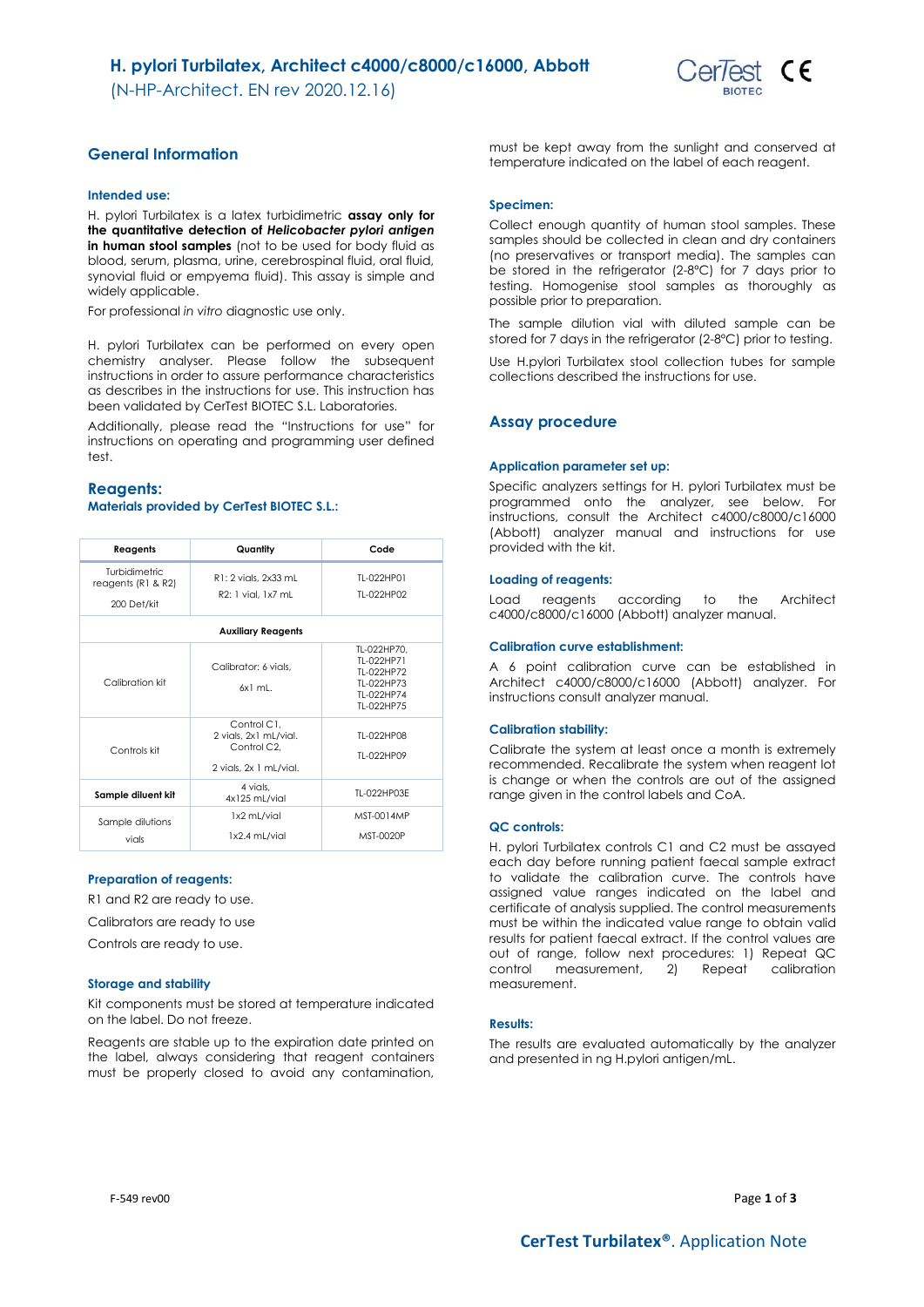# **H. pylori Turbilatex, Architect c4000/c8000/c16000, Abbott**

(N-HP-Architect. EN rev 2020.12.16)



## **Performance characteristics**

The following results have been obtained during the validation of H.pylori Turbilatex on the Architect c4000/c8000/c16000 (Abbott) analyzer.

### **Linearity:**

H. pylori Turbilatex on Architect c4000/c8000/c16000 (Abbott) using calibrator kit is linear in the calibration range of 0-40 ng H.pylori antigen/mL.



### **Measuring range:**

H.pylori Turbilatex assay measuring range is 0.8-40 ng H.pylori antigen/ml on the Architect c4000/c8000/c16000 (Abbott) analyser. Samples higher concentrated than 40 ng H.pylori antigen/mL of stool must be diluted for proper quantification by the user, using additional sample buffer.

### **Prozone effect**

Using the reported parameters, no prozone effect (hook effect) was observed up to 0.2 mg *H. pylori* antigen/mL of stool. Samples with H. pylori antigen concentration of 0.2 mg H. pylori antigen/mL give a typical positive result >40 ng H.pylori antigen/mL.

### **Detection limit**

**Limit of detection (LOD): 0.8 ng H. pylori antigen/ml (\*).**  The lower limit of detection of H. pylori Turbilatex was determined on 20 samples and 2 sample replicates as the mean value + 2xSD.

**Limit of quantification (LOQ): 1 ng H. pylori antigen/mL (\*).** The lower limit of quantification is defined as the lowest actual amount of analysis that can be reliably detected; imprecision is < 20% as CV%.

*(\*) Data obtained by the analyser Biolis 24i (Tokyo Boeki)*

### **Precision**

H. pylori Turbilatex was tested with three different controls levels.

|                  | Low            | Medium          | High            |
|------------------|----------------|-----------------|-----------------|
|                  | $(1 \nmid mL)$ | $(10 \nmid mL)$ | $(40 \nmid mL)$ |
| N                | 20             | 20              | 20              |
| Mean $(\mu g/g)$ | 1.10           | 10.32           | 40.86           |
| SD $(\mu g/g)$   | 0.15           | 0.81            | 2.11            |
| CV (%)           | 14             | 8               | 5               |

## **Method comparison**

Results obtained with H. pylori Turbilatex on the Architect c4000/c8000/c16000 (Abbott) analyzer were compared with an immunochromatographic test (CerTest *H. pylori*, CerTest). The results were as follows:

|                                             | Sensitivity | Specificity |
|---------------------------------------------|-------------|-------------|
| H. pylori Turbilatexys<br>CerTest H. pylori | 86.5%       | >98%        |

### **Shipping damage**

Please notify your distributor, it this product was received damaged.

# **Symbols key**

| <b>IVD</b> | For in vitro diagnostic use only     |            | Keep dry               |
|------------|--------------------------------------|------------|------------------------|
|            | Consult instructions for use         |            | Temperature limitation |
| <b>REF</b> | Catalogue number                     | <b>LOT</b> | Lot number             |
|            | Use by                               |            | Manufacturer           |
| Σ<br>n     | Contains sufficient for <n> test</n> | DIL        | Sample diluent         |
|            | Keep out of the sunlight             |            |                        |

# **Manufacturer**

### **CERTEST BIOTEC S.L.**

Pol. Industrial Río Gállego II,Calle J, Nº 1, 50840, San Mateo de Gállego, Zaragoza (SPAIN) www.certest.es

### **NOTES**

Please refer to the instruction for use for the detailed information about the test on the following: **Synthesis; Principle; Precautions; Reagents; Specimen collection and preparation; Interpretation of results and limitations.**